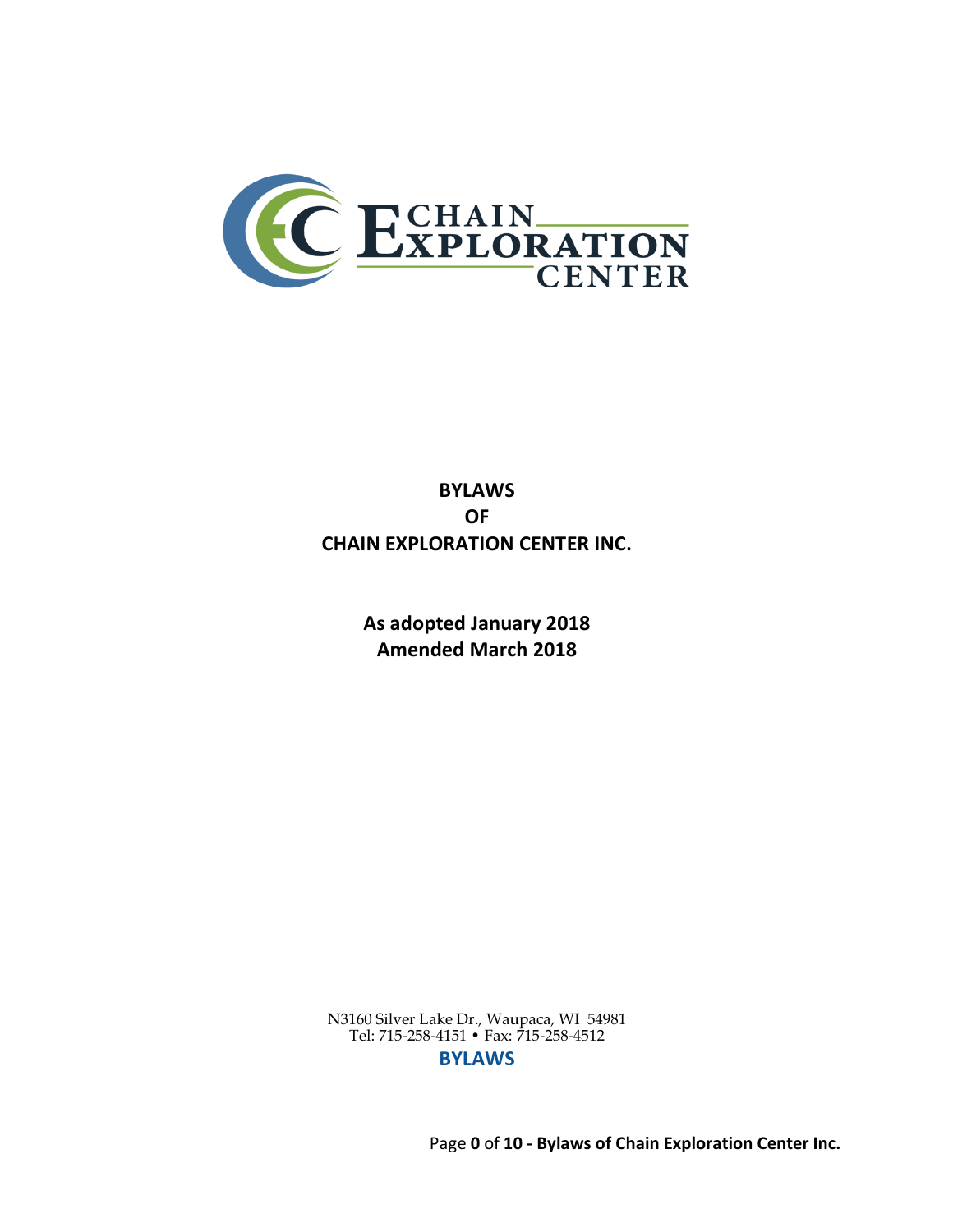# **CHAIN EXPLORATION CENTER INC.**

# **ARTICLE 1**

#### IDENTIFICATION

#### **Section 1.01. Name.**

The name of the school is Chain Exploration Center Inc. (CEC)

#### **Section 1.02. Governance Council.**

The "Governance Council" (GC) shall mean the Board of Directors of the Corporation.

### **Section 1.03. Principal and Business Offices.**

The CEC may have such principal and other business offices in the state of Wisconsin, as the GC may designate or as the CEC's business may require from time to time.

### **Section 1.04. Registered Agent and Office.**

The address of the CEC's registered office may be changed from time to time by or under the authority of the GC, or by the Registered Agent. The business office of the CEC's Registered Agent shall be identical to the registered office. The CEC's registered office may be, but not need to be, identical with the CEC principal office in the state of Wisconsin.

# **ARTICLE 2**

### PURPOSE

### **Section 2.01. Purpose.**

Our mission is to provide a place where children explore their passions and gain a strong educational foundation through project-based learning in a collaborative environment.

- 1. To manage, operate, guide, direct, and promote the Chain Exploration Center (CEC Inc.), a Wisconsin Charter School, located within the School District of Waupaca (SDW), adhering to all charter agreements with the SDW.
- 2. To provide for the delivery and holding of exhibits, lectures, public meetings, classes, and conferences calculated directly or indirectly to advance the course of education.
- 3. To solicit and receive contributions from any sources, whether unrestricted or for designated purposes, and to hold the same for such designated purposes or subject to such contributions as may be specified in the terms of the gift or grant.
- 4. To engage in any and all charitable and educational activities for purposes consistent with these Bylaws as may be determined by the Governance Council (GC) members from time to time.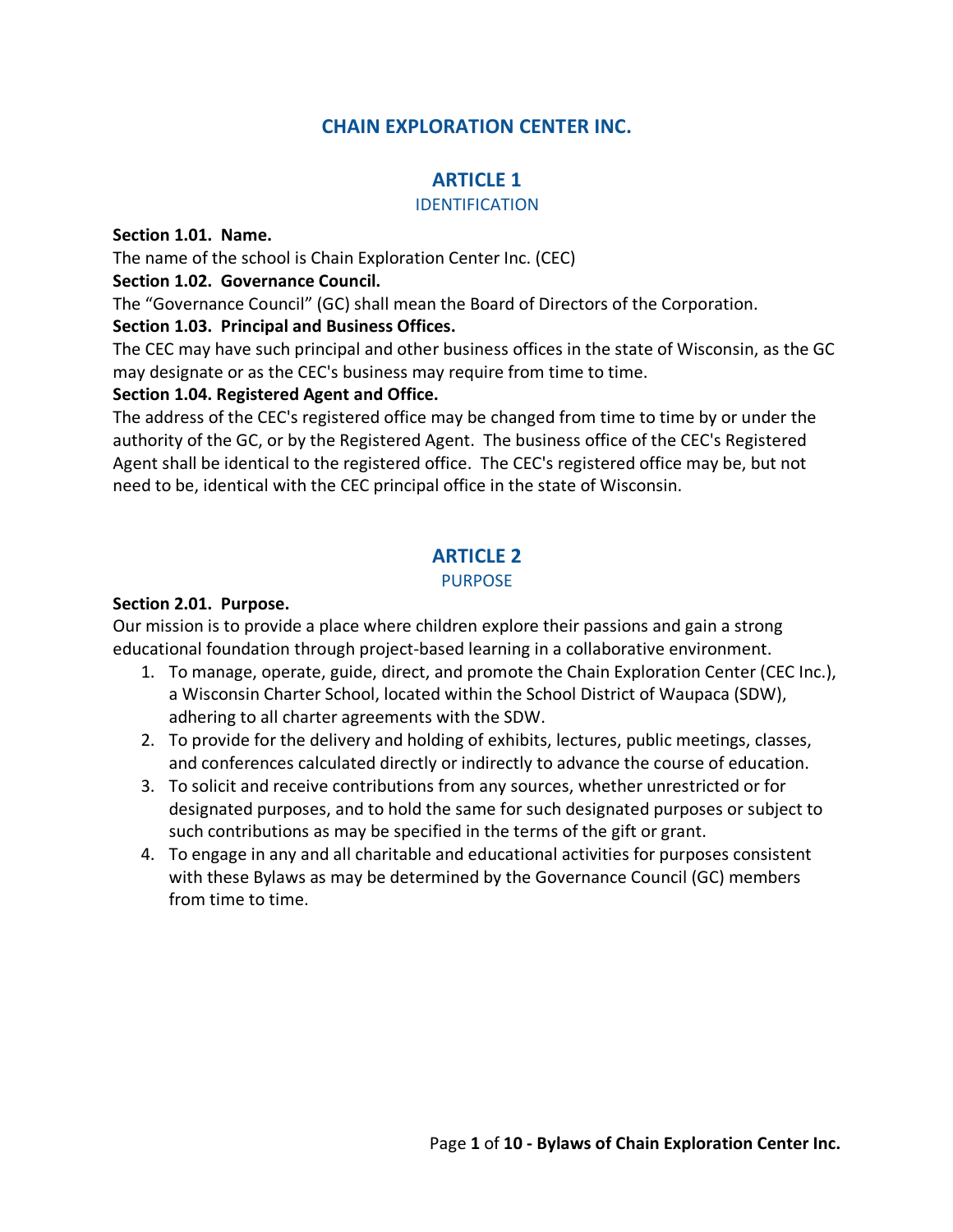# **ARTICLE 3**

#### **MEMBERSHIP**

#### **Section 3.01. Membership.**

The CEC's membership shall be comprised of families of currently enrolled students. Each family is allowed two votes (regardless of number of parents/guardians) in the annual GC member election held at the Annual Meeting, as defined in the section 4.03. Membership must be present at the Annual Meeting to cast their votes.

# **ARTICLE 4**

# CEC GOVERNANCE COUNCIL

### **Section 4.01. General Powers.**

Subject to any limitation set forth in the Articles of Incorporation or the charter, the CEC's powers shall be exercised by or under the authority of, and its business and affairs shall be managed under the direction of its GC including, but not limited to, the following:

- 1. Providing direction for the school by upholding the CEC's mission and vision.
- 2. Leading the CEC's short-term, long-term, and strategic planning.
- 3. Working collaboratively with the community, consultants/contractors, and the SDW Administrator. Monitoring, writing, approving, and implementing and revising as needed, the Charter School Contract, Articles of Incorporation, and the application for 501(c)3 status.
- 4. Supporting the GC and advisors' professional development that enhance curriculum and child development.
- 5. Establishing and supporting policies relating to the operation of the CEC.
- 6. Ensuring sound fiscal decisions and management of all monies entrusted to the CEC.
- 7. Working in collaboration with the SDW, parent/guardians, and community members to garner public funds.
- 8. Approving fundraising activities.
- 9. Establishing grant options, application, implementation, and distribution of funds processes to provide nonpublic resources to sustain and meet the goals of the CEC.
- 10. Maintaining open channels of communication with the SDW and the community.

# **Section 4.02. Number, Tenure, and Qualifications.**

The number of GC members shall consist of between five and 13 diverse members; and may include two or three parents-and other community members.

GC Members are up for renewal every three years, with staggered years. Initial board members will serve a one-, two- or three- year staggered term. Open seats are open to anyone to apply and approved by the existing GC members.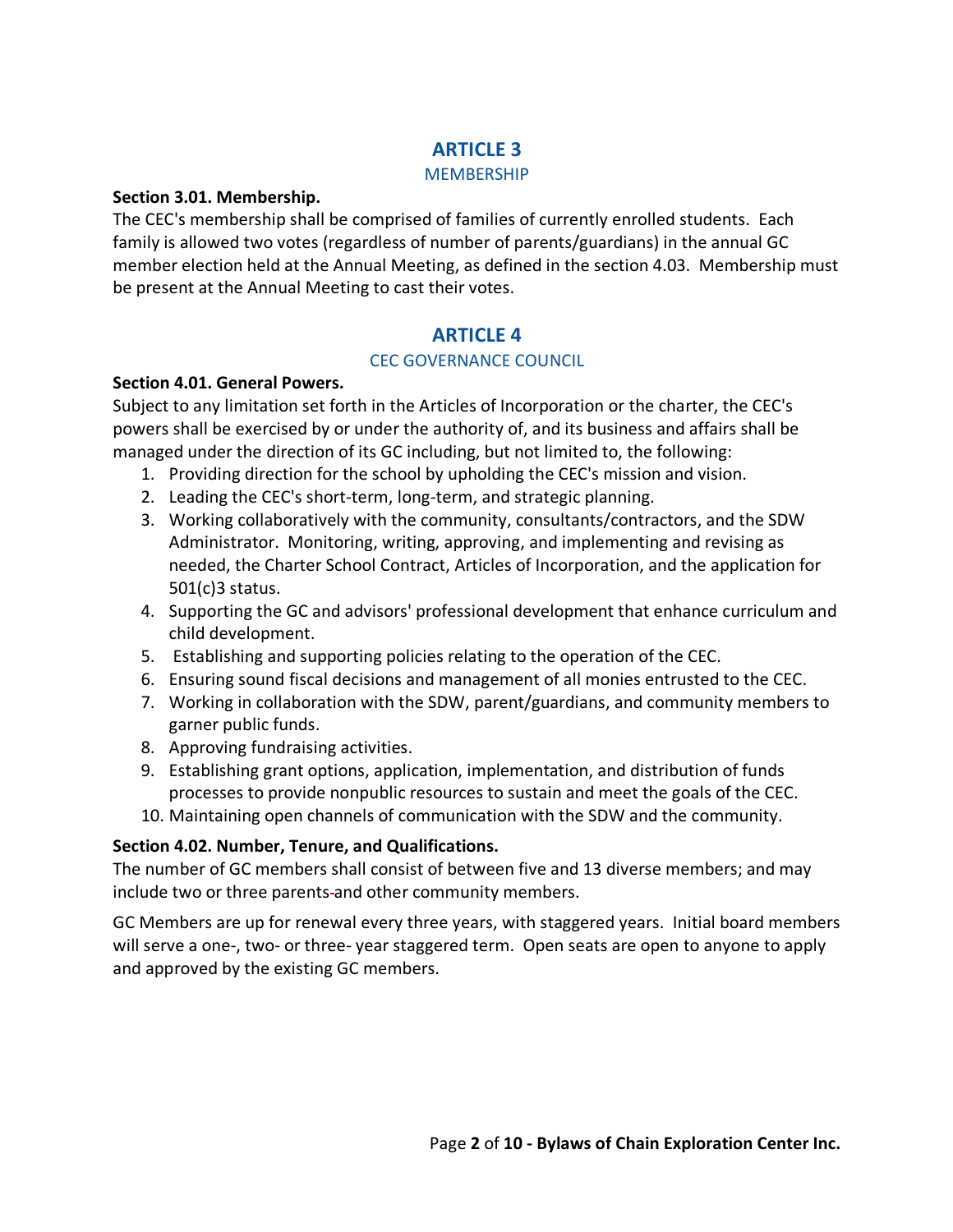#### **Section 4.03. Annual, Regular, and Special Meetings.**

An annual meeting of the GC for the election of Council Members and Officers and such other business as may come before the meeting shall be held no later than June 30 of each year. In addition to the Annual Meeting, regular meetings of the GC shall be held once a month from at least ten months per year, excepting in the month of the Annual Meeting, and at such other times as the GC may, from time to time, determine.

Special meetings may be called by the GC President, CEC Administrator, or by a simple majority of GC members. Notice of any special meeting shall be posted at least twenty-four (24) hours before said special meeting at the CEC office and such other places as the GC may determine. A copy of said notice shall be served upon each member of the GC by personal delivery to the member or his/her residence, by first-class mail, or by electronic mail at least twenty-four (24) hours prior to the meeting. A special meeting may be held without prior notice if all GC members are present and consent or each member consents in writing even if s/he does not attend.

#### **Section 4.04. Meetings by Electronic Means of Communication.**

To the extent provided in these Bylaws, the GC, or any committee of the GC, may, in addition to conducting meetings in which each council member participates in person, and notwithstanding any place set forth in the notice of the meeting or these Bylaws, conduct any regular or special meeting by the use of electronic means of communication, provided (1) all participating GC Members may simultaneously hear each other during the meeting, or (2) all communication during the meeting is immediately transmitted to each participating GC Member, and each is able to immediately send messages to all other participating GC Members. Before the commencement of any business at a meeting at which any GC Members do not participate in person, all participating GC Members shall be informed that a meeting is taking place at which official business may be transacted. Notwithstanding the foregoing, the GC shall not conduct any meeting in a manner that would violate Wisconsin's Open Meetings Law, set forth in Wis. Stats. 19.81, et al ("Wisconsin's Open Meetings Law"). Any GC meeting conducted by the use of any electronic means of communication shall comply with Wisconsin's Open Meetings Law as applicable, including, but not limited to, providing the public with the required notice, if any, and allowing members of the public a means of monitoring the meeting in real time. Closed sessions shall not be held during an electronic meeting.

#### **Section 4.05. Notice of Meeting; Waiver of Notice.**

Notice of each GC meeting, except meetings pursuant to Section 4.03 of these Bylaws, shall be delivered to each GC Member at an address the Member shall have designated in writing and filed with the secretary. Notice may be given orally or communicated in person, by telephone, telegraph, teletype, facsimile, email or other form of wire or wireless communication, private carrier, or in any other manner provided by Ch. 181. Notice shall be given not less than 72 hours before the meeting being noticed. Written notice shall be deemed given at the earlier of the time it is received or at the time it is deposited with postage prepaid in the United States mail or delivered to the private carrier. A GC Member may waive notice required under this section or by law at any time, whether before or after the time of the meeting. The waiver must be in writing, signed by the GC Member, and retained in the CEC Inc record book. The GC Member's attendance at or participation in a meeting shall constitute a waiver or notice of the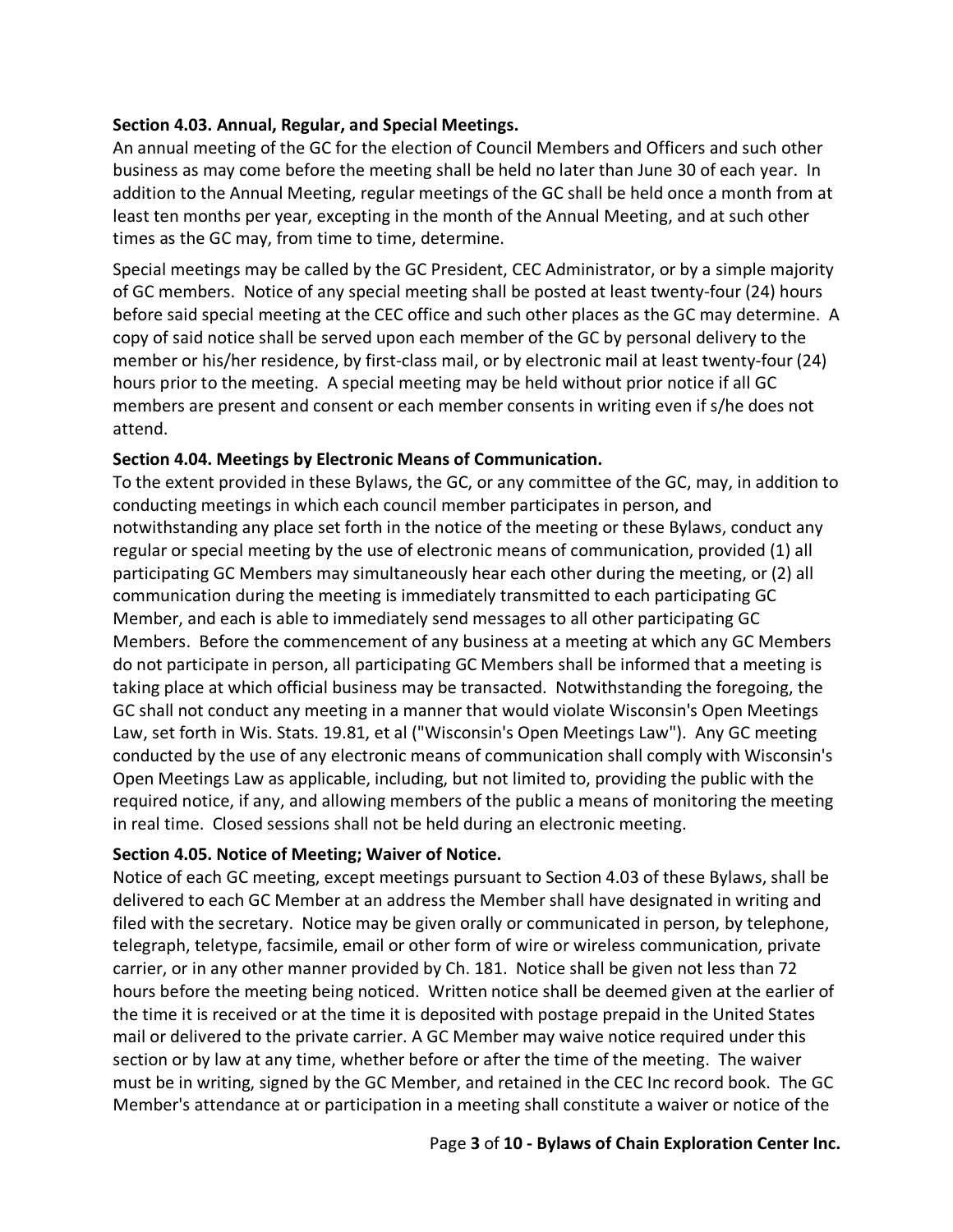meeting, unless the GC Member at the beginning of the meeting or promptly upon his or her arrival objects to holding the meeting or transacting business at the meeting and does not thereafter vote for or assent to action taken at the meeting. Neither the business to be transacted at nor the purpose of any regular or special GC meeting need to be specified in the notice of waiver or notice of the meeting. The President shall deliver a written agenda to all GC Members at least 72 hours prior to the meeting.

All GC meetings shall be governed by Consensus and shall comply with Wisconsin's Open Meeting Law, Set forth in Wis. Stat., 19.81, et al. The GC shall provide at least 72 hours advance notice of meetings to the public and the office of the SDW Administrator, except in the case of an emergency meeting, where 24 hours' notice will be given. Such notices shall state the time, date, location, purpose, and agenda of the meetings.

#### **Section 4.06. Quorum Requirement.**

Except as otherwise provided in the Articles of Incorporation or these Bylaws, a majority of the number of GC Members as required in Section 4.02 of these Bylaws shall constitute a quorum for the transaction of business at any GC meeting, but a majority (51%) of the GC Members present, though less than such quorum, may adjourn the meeting to another time without further notice. A majority of the number of GC Members appointed to serve on a committee shall constitute a quorum for the transaction of business as any committee meeting.

### **Section 4.07. Voting Requirement.**

The Consensus vote of the GC Members present at a meeting at which a quorum is present shall be the act of the GC or a committee of the GC. This provision shall not, however, apply to any action taken by the GC in the event the affirmative vote of a greater number of GC Members is required by law, the Articles of Incorporation, or any other provision of these Bylaws. A GC Member must be present at the meeting at the time a Consensus is called. No GC Member may vote by proxy or absentee ballots.

#### **Section 4.08. Election and Vacancies.**

The GC may accept nomination for vacancies. Prior to becoming a GC Member, a prospective GC Member shall be subject to a background check.

GC Members of the CEC shall be elected by an affirmative vote of the majority of the Membership at the GC Annual Meeting. Any vacancy occurring on the GC may be filled until the next succeeding Annual Meeting by an affirmative vote of a majority of the members in attendance. Officers are appointed from within the GC body after all vacancies have been filled.

# **Section 4.09. Resignation and Removal.**

A GC Member may resign by submitting his or her resignation in writing to the President of the GC. A member may be removed for cause at a meeting of members by an affirmative vote of two-thirds of the remaining GC Members. Members being considered for removal shall receive at least two weeks' notice of such proposed action and shall have the opportunity to address the GC regarding such action prior to any vote on such removal.

#### **Section 4.10. Student Representation.**

A student representative or a group of CEC students shall attend a GC meeting at least six times a year. The student(s) shall be selected by the CEC advisors and shall be an inclusive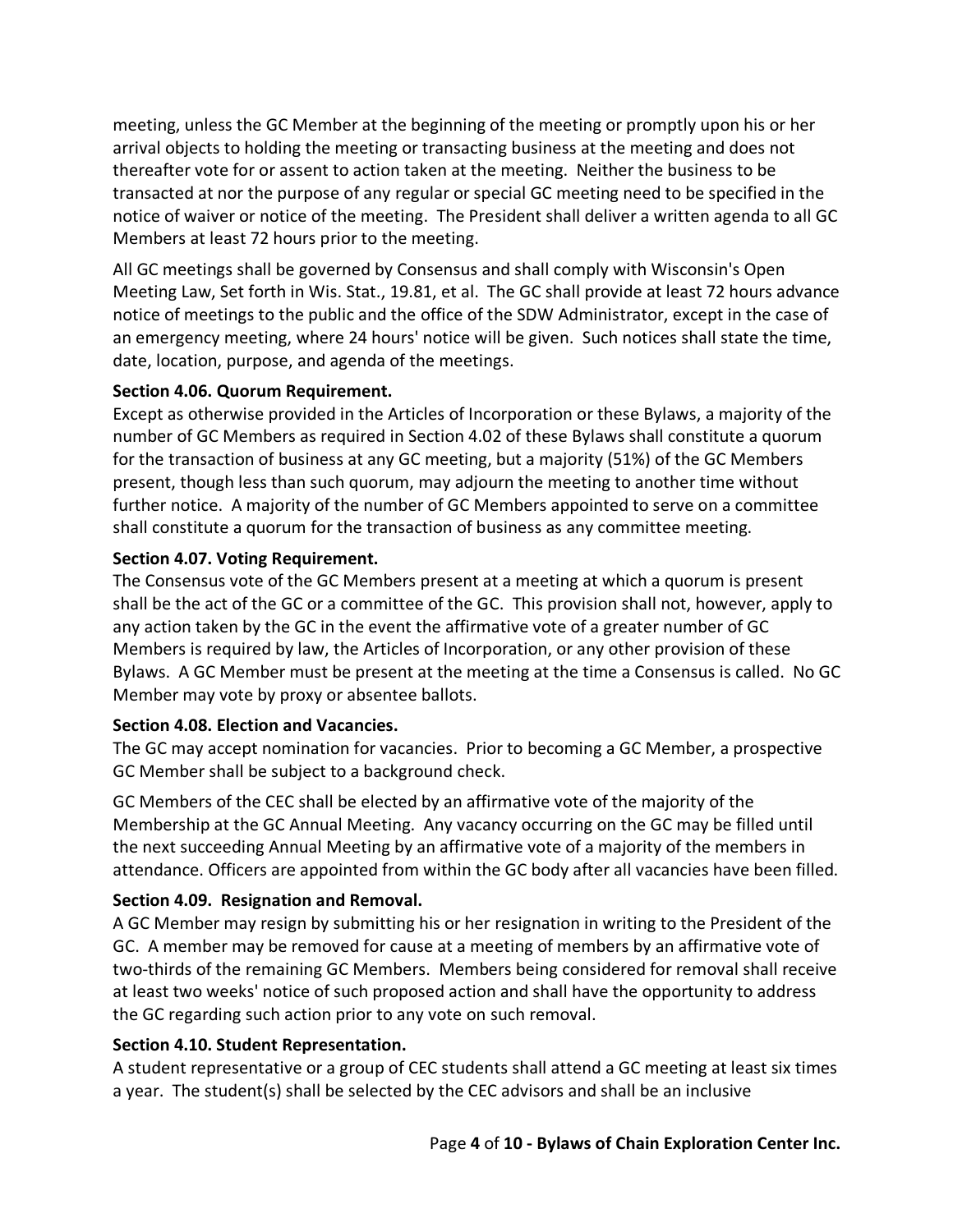position. Students will report about CEC projects and activities as well as offer feedback to the GC when requested.

# **ARTICLE 5**

#### **OFFICERS**

#### **Section 5.01. Number and Titles.**

The CEC's Principal Officers shall be President, Vice-President, Secretary, and Treasurer, each of whom shall be elected by the GC. The GC may designate other officer positions from time to time.

### **Section 5.02. Election and Term of Office.**

The Officers of the CEC shall be elected annually by the GC or to the extent authorized in these Bylaws, by another duly appointed Officer. Each Officer shall hold office until his or her successor shall have been duly elected or until the Officer's inability to serve, resignation, or removal as provided in these Bylaws. Officers are up for renewal annually on a staggered basis. Open seats are available to any GC Member to apply and approved by the existing GC Members. If no GC Members wish to fill the open seat, the GC shall serve as a nominating committee to solicit candidates for open positions and present the candidates at the meeting prior to the voting meeting.

#### **Section 5.03. Additional Task Groups.**

In addition to the Officers referred to in Section 5.01 in these Bylaws, the GC may create ad-hoc or temporary task groups. These task groups will be assigned by the GC to work under specific standing committees and report to the GC as assigned. Upon completion of said task and report to the standing committee or the GC, the task group will be terminated.

#### **Section 5.04. Removal.**

The GC may remove any Officer or committee member whenever it is in the best interest of the CEC by a two-thirds vote.

#### **Section 5.05. Resignations.**

Any Officer may resign at any time by giving written notice to the CEC, the GC, or the Secretary. Any such resignation shall take effect when the notice of resignation is delivered, unless the notice specifies a later effective date and the CEC accepts the later effective date.

#### **Section 5.06. Vacancies.**

A vacancy in any office shall be filled in the manner prescribed for regular elections or appointments to the office for the unexpired portion of the term.

#### **Section 5.08. Compensation.**

GC Members shall not be compensated for their time and effort. The GC may authorize officers, GC Members, and committee members to be reimbursed for necessary expenses incurred while on CEC business in accordance with the School District of Waupaca Policy 671.2R1.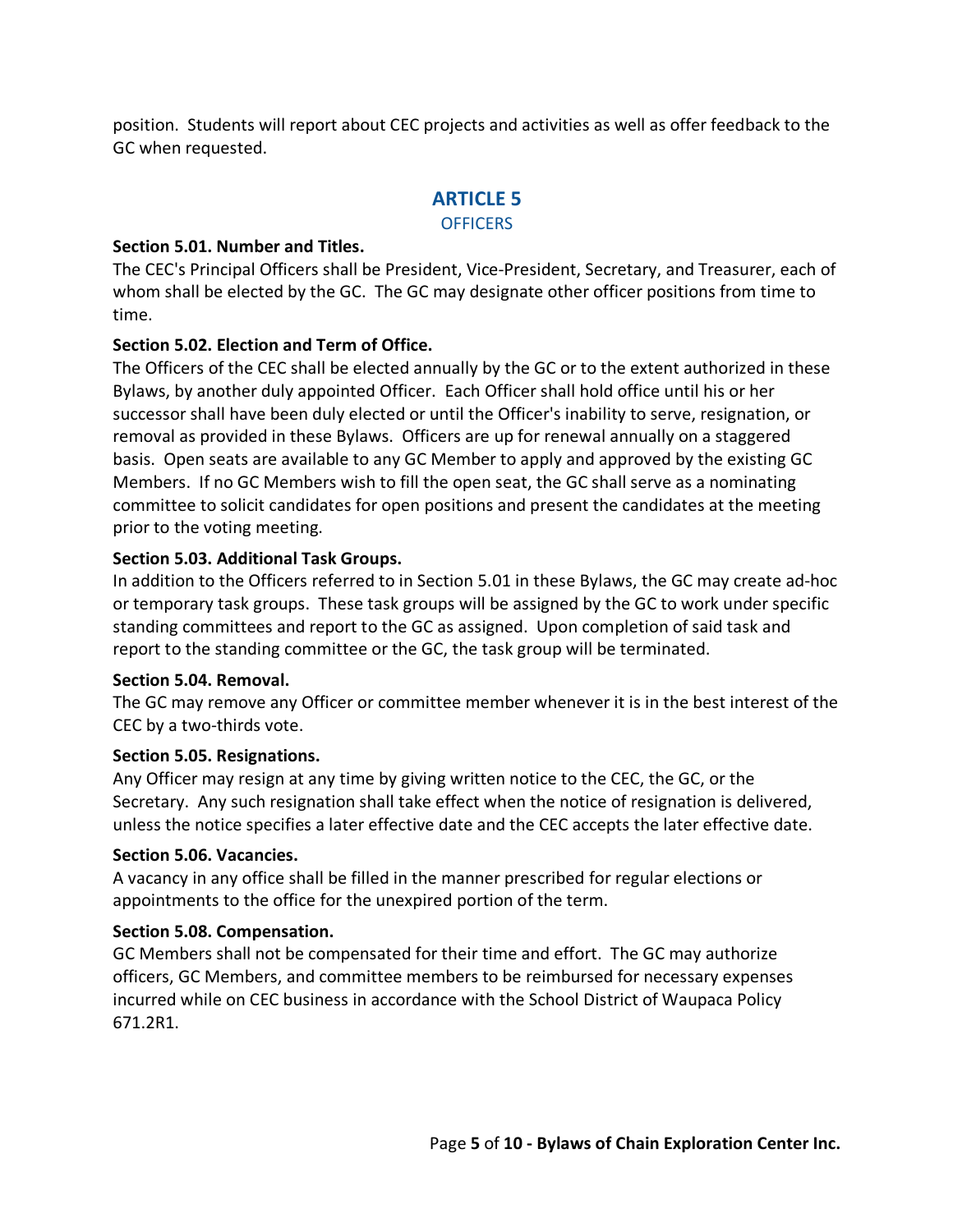# **Section 5.09. The President.**

The President shall, subject to the GC's control:

- 1. Shall preside at all GC meetings at which he or she is present.
- 2. Prepare and distribute an agenda 72 hours prior to all GC meetings (with the exception of special meetings).
- 3. Shall oversee formation and execution of committees.
- 4. Have authority to sign, execute, and deliver in the CEC's name all instruments either when specifically authorized by the GC or when required or deemed necessary or advisable by the GC in the ordinary conduct of the CEC's normal business, except in cases where the signing and execution of the instruments shall be expressly delegated by these Bylaws or by the GC to some other Officer(s) or Agent(s) of the CEC or shall be required by law or otherwise to be signed or executed by some other Officer or Agent.
- 5. Shall serve as Past President for one year after term to facilitate the transition of the incoming chair.

# **Section 5.10. The Vice-President.**

In the President's absence, or inability to act, or if for any reason it shall be impractical for the President to act personally, the Vice President shall perform the duties of the President, and when so acting, shall have all the powers of the President. The Vice President shall perform such other duties and have such authority as from time to time may be delegated or assigned to him/her by the President of the GC.

### **Section 5.11. The Secretary.**

The Secretary shall:

- 1. Keep minutes of Regular, Special and Annual GC meetings and submit them to all GC Members within one week of the previous meeting.
- 2. See that all notices are duly given in accordance with these Bylaws or as required by law.
- 3. Other duties as assigned by GC President.

# **Section 5.12. The Treasurer.**

The Treasurer shall:

- 1. Have charge and responsibility for all of the CEC's designated funds or private donations. Receive receipts and make payments in the CEC's name in such banks or financial institutions as decided upon by the GC and these bylaws. Such receipts and payments must be in alignment with the CEC's stated purpose and mission.
- 2. Maintain proper books and records, with appropriate supporting documentation, for both incoming and outgoing funds.
- 3. Have the right to require, upon request, reports or statements that provide information related to the financial transactions of the CEC.
- 4. Work with the GC to develop, monitor, and review budget allocations as well as reconcile such records on a regular basis to ensure appropriate use of funds in accordance with the CEC's stated purpose and mission.
- 5. Provide financial condition reports on a regular, or ad hoc basis, at the request of the GC.
- 6. Perform all necessary duties as described in Article 7.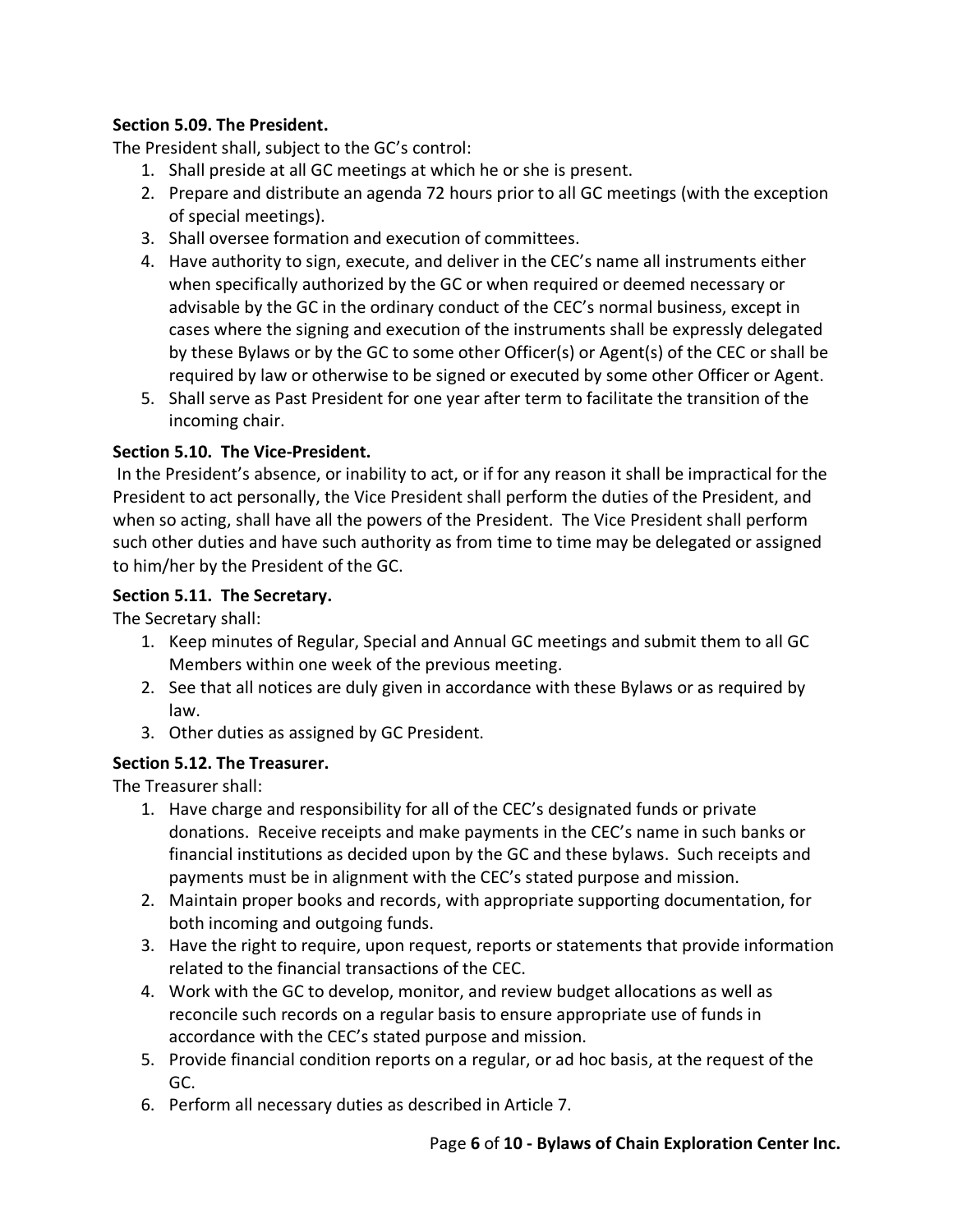# **ARTICLE 6**

#### **COMMITTEES**

#### **Section 6.01. Committee Formation.**

The GC may create committees; consisting of one or more GC Members. Each committee shall conduct its activities and make reports to the GC as the council may request and in consistency with Consensus.

### **Section 6.02. Standing Committees.**

The following shall be standing committees of the GC: Community Partnerships, Fundraising, and Grants. Each committee shall make a report to the GC at the council meetings, annually evaluate its work as a committee and the objectives it has committed itself to and report on same to the GC. Appointments of the President and members shall be made annually by the President of the GC with the advice and consent of the council in accordance with the Bylaws. The chair of each committee shall be a member of the GC. Additional committee members may be appointed and need not be members of the GC.

### A. **Community Partnerships Committee.**

The Community Partnerships Committee's responsibilities shall include:

- a. Building partnerships and alliances that further the work and sustainability of the CEC by developing a promotional and marketing strategic plan that supports the communication goals of the GC.
- b. Creating and maintaining a positive public image in alignment with the CEC's mission and vision through public relations.
- c. Fostering relationships with local businesses and community organizations.
- d. Investigate new resource development projects, activities, and ideas for possible use in the future.
- e. Recruit foundation partners that are in alignment with the CEC vision and mission.

#### B. **Fundraising Committee.**

The Fundraising Committee's responsibilities shall include:

- a. Build partnerships and alliances that further the work and sustainability of the CEC to raise funds for the school through the research and management of opportunities for fundraising and other development activities and events.
- b. Foster relationships with local businesses and community organizations.
- c. Develop an annual fundraising plan that will generate the funds needed to meet the non-public and non-grant fundraising goal.
- d. Develop the necessary subcommittee systems to successfully carry out the fundraising events and activities that are part of the annual fundraising plan; supervise the functions of the subcommittees; develop a plan for involving GC members in the non-grant resource development activities of the CEC.
- e. Works with the GC Treasurer to manage fiscal accountability and compliance.

#### C. **Grant Committee.**

The Grant Committee's responsibilities shall include:

- a. Research and identify relevant grant opportunities
- b. Gather input from CEC advisors and administrator to identify upcoming needs.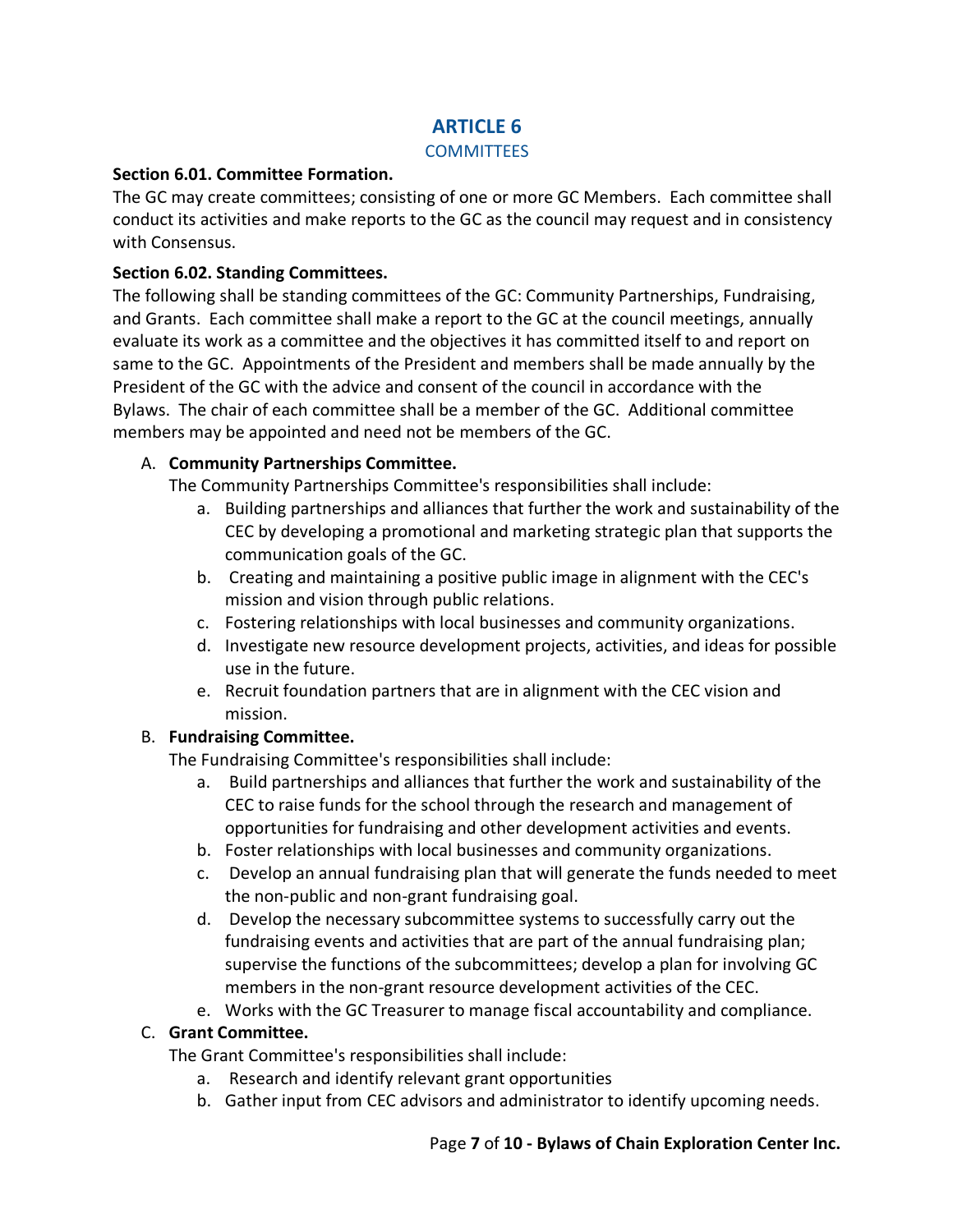- c. Coordinate, recruit grant writers and assist (as time allows) with the actual grant writing.
- d. Maintain a file of information typically needed to write a grant and copies of previously written grants.
- e. Administrator shall approve grant applications if deadline is within four weeks and/or the amount of the grant is less than \$1500.
- f. Any grants applied for or received come before the GC for approval at monthly GC Regular Meetings or during a special meeting.

# **ARTICLE 7**

### EXPENDITURES, LOANS, CHECKS, DEPOSITS, AND AUDITS

#### **Section 7.01. Expenditures.**

The CEC expenditures related to state and federal grants and per pupil enrollment distribution will be handled by the SDW.

Non-per-pupil funds, foundation grants and private donations are the responsibility of the Fundraising Committee and the Treasurer and will be deposited by the CEC at a designated local bank.

### **Section 7.02. Checks, Drafts, Credit Cards, Notes, etc.**

The treasurer has the authority to sign for expenditures that fall within the CEC's budget and does not exceed \$250. Any expenditure over \$250 will require GC approval. Written checks will require two officer signatures for amounts over \$250; authorized signatories will be those on file at the chosen local bank.

#### **Section 7.03. Deposits.**

All funds of the CEC shall be deposited from time to time to the CEC's credit at the chosen local bank.

# **Section 7.04. Corporate Audit.**

As an instrumentality of the SDW, the corporate financial records and book of account shall be audited by the SDW auditor annually or as otherwise requested by the GC.

# **ARTICLE 8**

#### INDEMNIFICATION

#### **Section 8.01. General.**

The CEC shall, to the fullest extent authorized by section 181.0872 of the Wisconsin States or the corresponding provision of any future Wisconsin non-stock corporation law, indemnify any GC Member or Officer in a proceeding in which he or she was a party because he or she was a GC Member or Officer of the CEC. These indemnification rights shall not be deemed to exclude any other rights which the GC Member or Officer may otherwise be entitled. The CEC may, to the fullest extent authorized by Ch. 181, indemnify, reimburse, or advance expenses of GC Members or Officers. Further, indemnification or reimbursement shall not be granted to a GC Member, Officer, or another who has been found liable for willful misconduct in the performance of corporate duties. The GC may authorize the CEC to purchase such insurance as